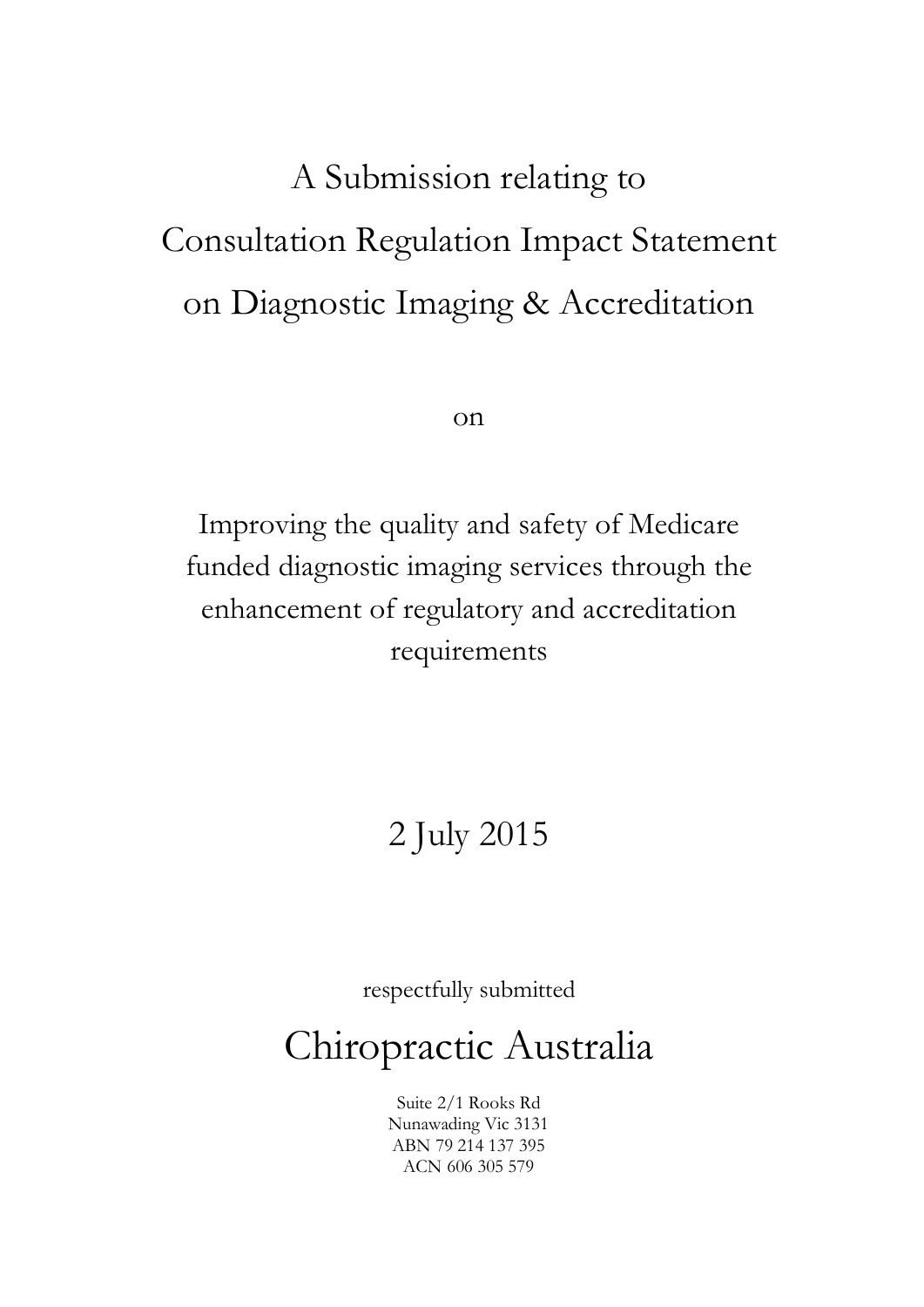Table of CONTENTS

| 1. Introduction                                                             | Page 3 |
|-----------------------------------------------------------------------------|--------|
| 2. Justification for chiropractors providing a limited radiology service    | 3      |
| 3. Chiropractors have appropriate qualifications, training, knowledge       |        |
| and experience to support radiologists                                      |        |
| 4. Appropriate Radiation minimisation                                       |        |
| 5. Supervision required to ensure high quality, safe and appropriate images | 5.     |
| 6. Access for rural and remote area patients                                | 5.     |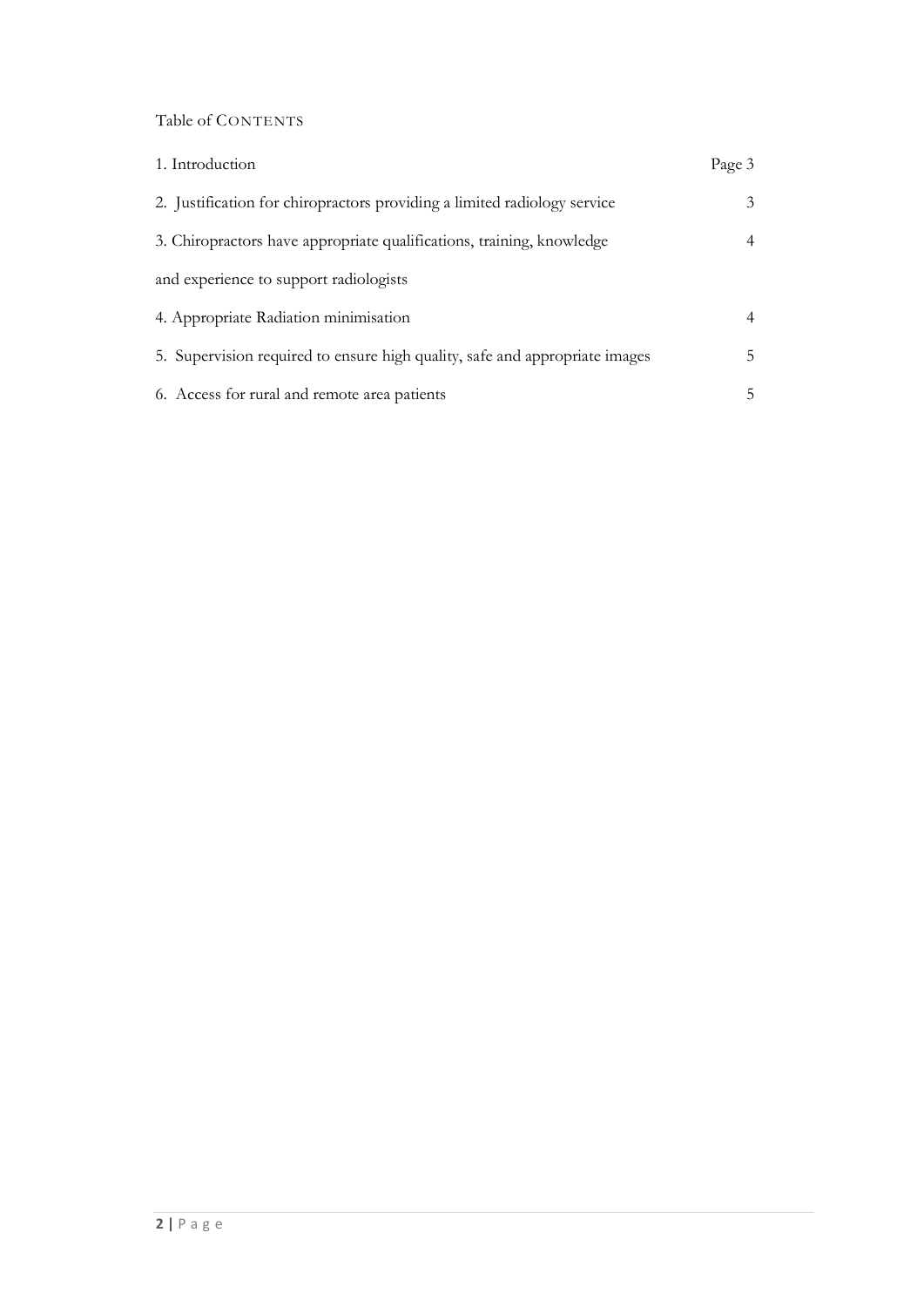## **1. Introduction**

This submission is made by the Chiropractic Australia Ltd, a newly formed association of Australia chiropractors. Chiropractic Australia champions inter-professionally collaborative and evidencebased diagnosis and treatment in the health care system. This response to the call for consultation on the Regulation Impact Statement May 2015 concerns itself to areas of interest to chiropractors and their patients.

1.1 Chiropractors participate in the diagnosis and management of Australians and commonly make use of radiology in doing so. They are trained and licensed to possess and use ionising X-ray machines and this important diagnostic tool has played useful role to chiropractic patients since the introduction of radiology services. Australian chiropractors either perform their own radiography or make use of the diagnostic imaging services provided within the health care system. While the importance of plain film radiography has declined with the advent of more recent technologies, X-ray diagnosis remains a vital component of the diagnostic work-up for patients with suspected red flag conditions, fracture or bone weakening disorders.

1.2 The application of spinal manipulation and other forceful manual procedures carries with it certain risks in some classes of patients and therefore the use of radiology is a strategy to improve patient safety in such cases and where a clear indication for radiology is determined. With this service chiropractors can provide more timely and effective service to patients, especially so in areas where reliance on the immediate availability of a radiologist may be limited.

## **2. Justification for chiropractors providing a limited radiology service**

2.1 Chiropractors provide a safe and effective treatment options for patients with musculoskeletal mechanical pain syndromes and radiculopathies. An important component contributing to safety and effectiveness is the opportunity to provide a limited radiology service which concentrates on the timely examination of the patient to screen for biomechanical instabilities or pathologies which would form immediate contraindications to treatment. this Appropriate image. These clinical decisions can be made at the time of the initial consultation and prior to the rendering of care.

2.2 Most chiropractors rely on existing full-service radiology clinics to assist them in this regard. Some prefer to offer a limited service in-house, while others are compelled to offer radiology services as they operate in remote or rural locations which make the availability of prompt radiology diagnostic support difficult.

2.3 Therefore, in keeping with the principles under which Medicare operates, chiropractic radiology services "are provided by appropriately qualified professionals, who have the training, knowledge and experience required to provide quality outcomes for patients and ... patients receive services that are clinically appropriate, safe and provide benefit".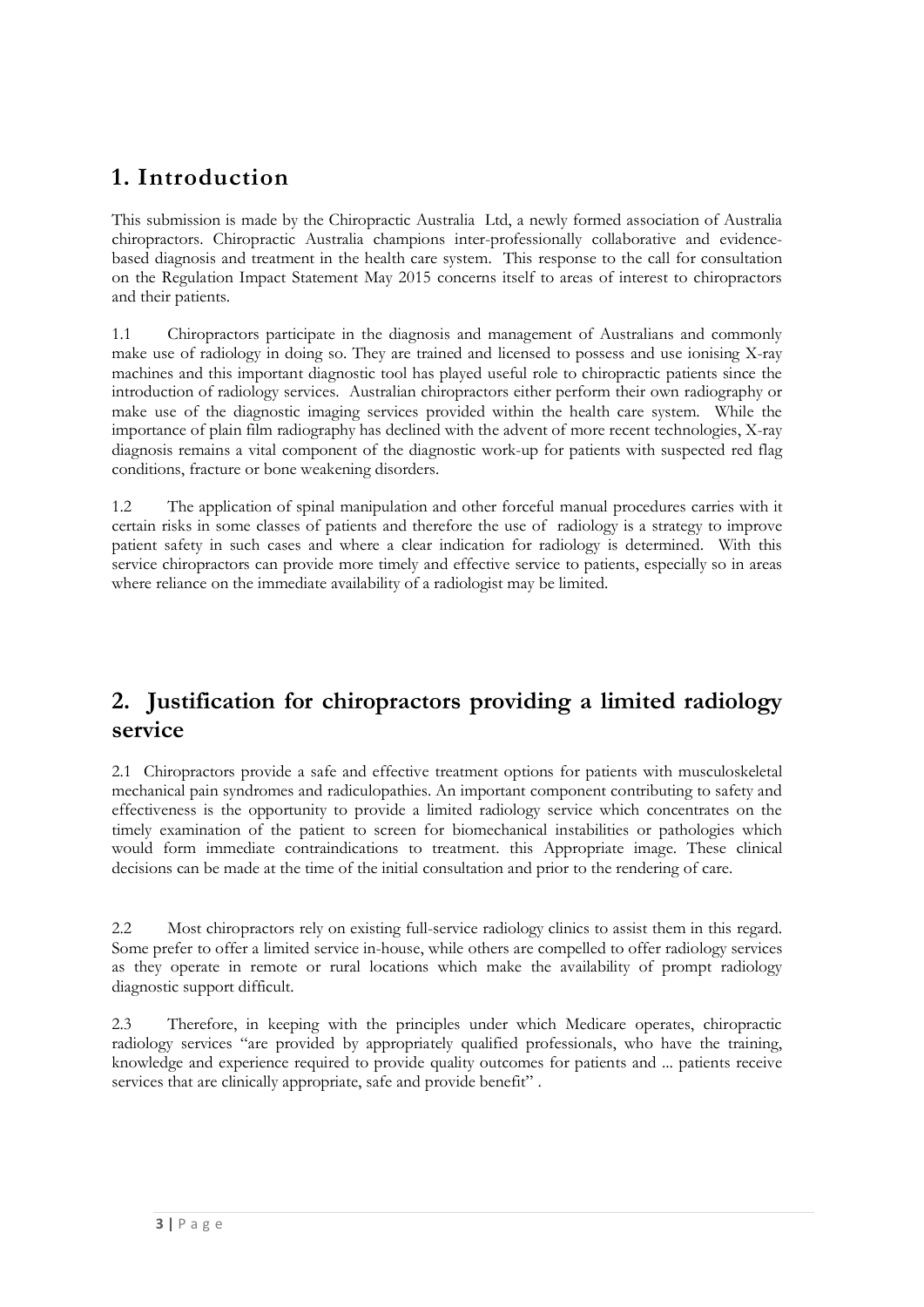## **3. Chiropractors have appropriate qualifications, training, knowledge and experience to support radiologists**

3.1 Chiropractors in Australia are university qualified, in accredited training programs in radiography, radiology and relevant associated areas such as pathology and orthopaedics in areas of importance to chiropractors.

3.2 The training of chiropractors is underpinned by the education in biomedical sciences such as anatomy, physiology and so on.

3.3 Chiropractors are trained in radiography, radiology and diagnostic radiation safety to a standard and depth not less than medical practitioners or dentists. In terms of safety procedures and in the area of spinal radiography, chiropractors receive similar training as radiographers.

3.4 Therefore, we respectfully submit that chiropractors should have similar access to the usual Medicare funded radiology diagnostic opinions from radiologists as do general practitioners and dentists. This would recognise their training in radiation safety and radiographic technique, as well as limited orthopaedic scope radiology diagnosis on the basis of their education appropriate in these areas.

## **4. Appropriate Radiation minimisation**

4.1 Chiropractic Australia supports the ARPANSA code in relation to safety in radiology. Accordingly, the 'as low as reasonably achievable' (ALARA) radiation dose principles are a requirement in chiropractic radiology. Chiropractic radiology involves the optimisation of radiographic factors such as distance, kVp and mAs to ensure that this principle is adhered to.

4.2 All X-ray procedures must conform to strict justification requirement, that is, the diagnostic value of the procedure must outweigh that radiation exposure to the patient inherent in this diagnostic.

- 4.3 Further, dose limits must never be exceeded in accord with RPS1 standards.
- 4.4 The Chiropractic Board of Australia code of conduct for chiropractors provides the following -

"Chiropractors use radiography for several purposes following the identification of various history and examination findings, including: confirmation of diagnosis/pathology; determining appropriateness of care; identifying contraindications or factors that would affect or modify the type of treatment/care proposed."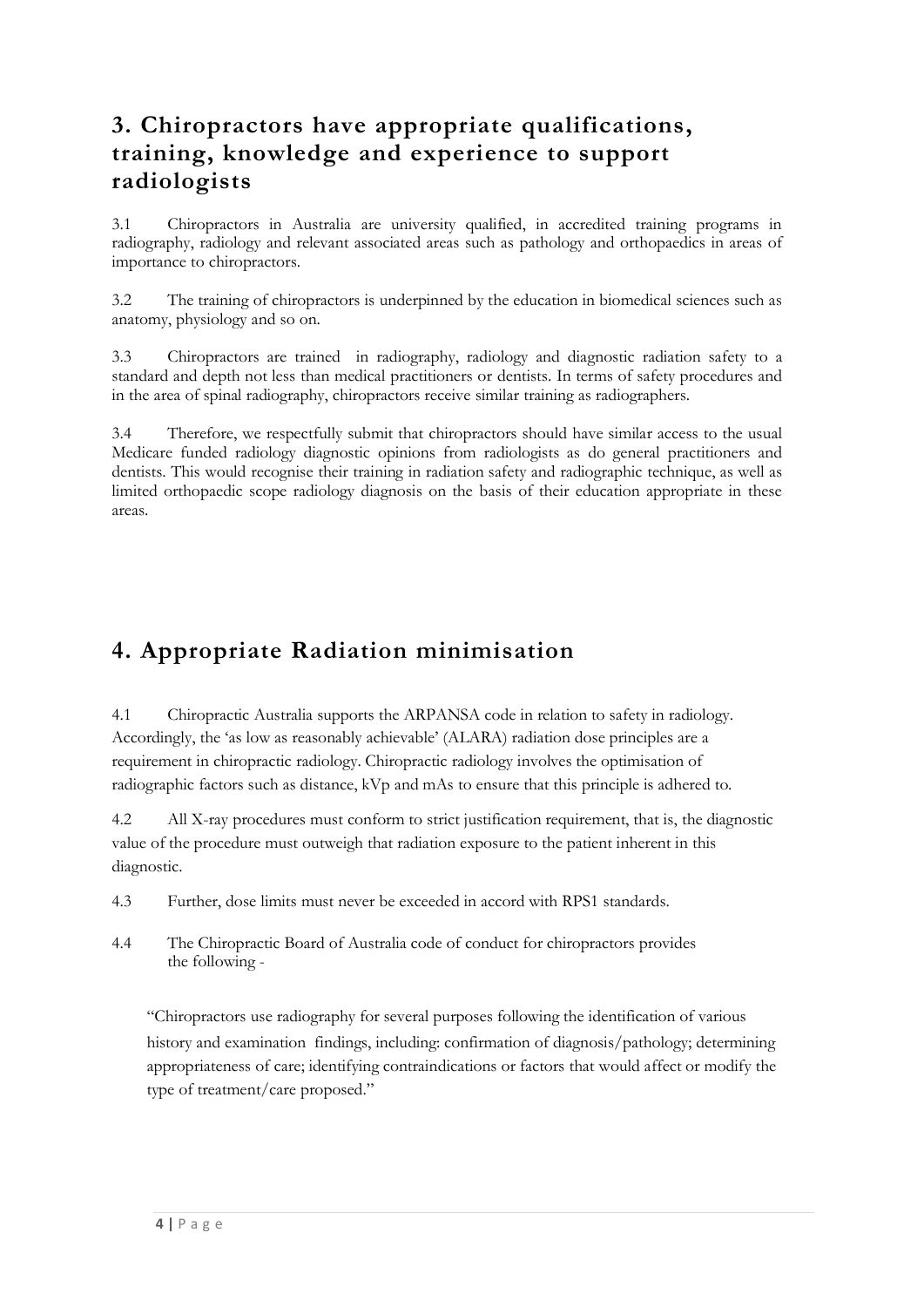## **5. Supervision required to ensure high quality, safe and appropriate images**

5.1 Chiropractic Australia submits that chiropractic should be accepted as a non-comprehensive practice without a radiologist in attendance for diagnostic imaging within their scope of licensing.

5.2 Chiropractic radiology has a strong reputation in terms of image quality and we see no reason to suspect that the inclusion of chiropractors in this way would have any negative impact on the quality of radiographs.

## **6. Access for rural and remote area patients**

6.1 The availability of chiropractic services in rural and remote regions of Australia represents an important contribution to the health of citizens in these areas.

6.2 Reduction of chiropractic imaging services in these regions would increase waiting time before a diagnosis could be made, or a serious pathology excluded, or indeed before the commencement of appropriate care. Because of the tyranny of distance, it is often the case that in these regions the timely identification of a diagnosis can have profound effects on the success or otherwise of a patient's management.

6.3 Removing a Medicare funded radiologist report in rural settings from chiropractors would increased financial hardship on a number of country practices.

6.4 Chiropractic Australia supports the Health Department in strategies designed to simplify regulations or the interpretation and application of policies such as may be possible in the Rural exemption clause, short of any change which would result in creating any hardship to Rural Patients.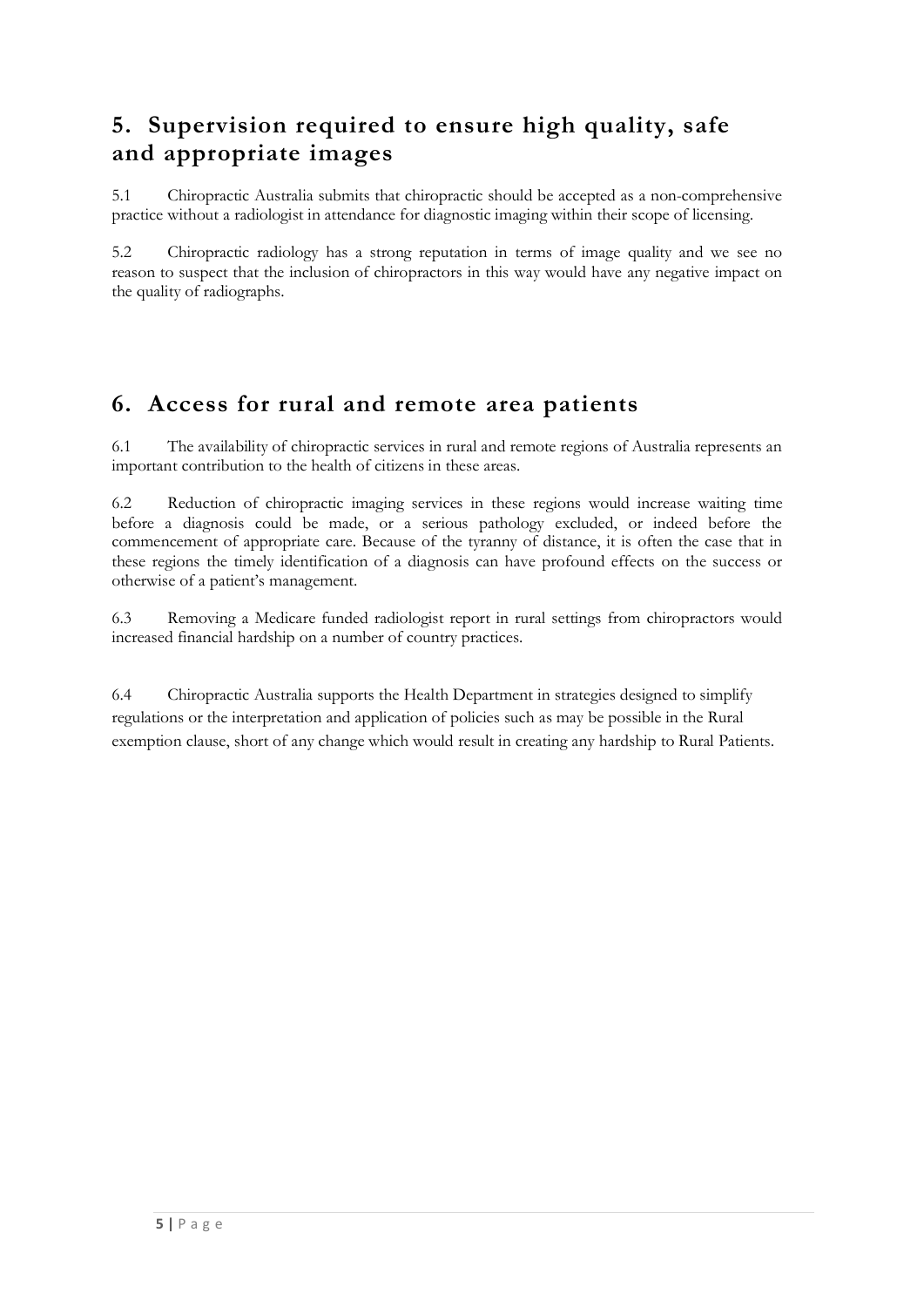#### **SUBMISSION FEEDBACK**

Please provide comments on all or any of the following, particularly in relation to each Option outlined in the Consultation Regulation Impact Statement:

- The appropriateness and feasibility of the proposals.
- Whether the proposed changes will address current concerns with the regulations in the diagnostic imaging sector.
- Potential costs associated with each option.
- Potential benefits associated with each option.
- Potential workforce impacts.
- Impacts on patient access to appropriate imaging.
- Rural and remote access for patients.
- Time required to implement the potential changes.
- Impact on both smaller diagnostic imaging practices and larger practices.
- Any other comments, questions and concerns that relate to the proposed options.

In addition, you may wish to respond to questions listed against specific Options.

Submissions should include substantiating evidence, where possible. **Option 1 – No regulatory changes or deregulation (refer to page 23 of the RIS)**

#### **Features:**

- The current supervision requirements remain unchanged.
- The person under the professional supervision of the radiologist would require the appropriate qualifications, credentials, or training to provide the service.
- The current substitution rules in the *Health Insurance Act 1973* remain.
- Rural and remote exemptions.

#### **Comment**

#### **Option 2 – Minor changes including clarification of current requirements (refer to page 24-26 of the RIS)**

#### **Features**

- Amendments to the current supervision requirements to clarify the circumstances under which a radiologist and/or specialist or consultant physician must provide supervision and how the supervision must be provided.
	- Professional supervision would require: the medical practitioner be available to observe and guide the conduct and diagnostic quality and safety of the examination and if necessary in accordance with accepted medical practice, attend the patient personally, within a reasonable period of time.
- The personal attendance requirement of musculoskeletal ultrasound would be amended to align with all other ultrasound items.
- The person under the professional supervision of the radiologist would require the appropriate qualifications, credentials, or training to provide the service.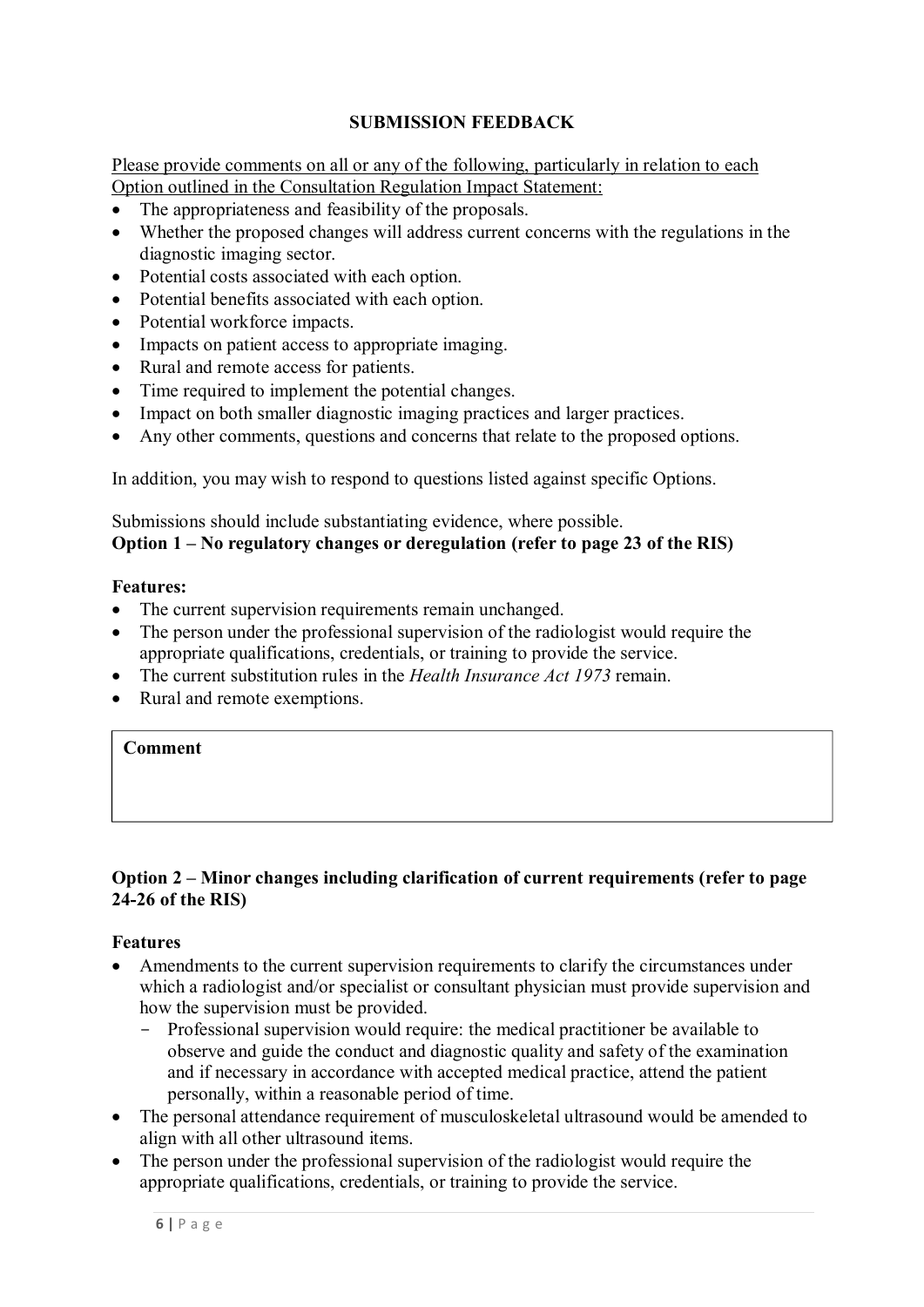- The current substitution rules in the *Health Insurance Act 1973* remain.
- Rural and remote exemptions.
- Specified qualification requirements for ultrasound providers.
- Definition of diagnostic ultrasound.

#### **Comment**

#### **Musculoskeletal Ultrasound (refer to page 25-26 of the RIS)**  *Questions:*

- Are the principles as outlined satisfactory to clarify the requirements?
- What reasons, if any, are there for the personal attendance requirements for musculoskeletal ultrasound to remain?
- Would a minimum set of guidelines for 'accepted medical practice' per modality be appropriate?
- What savings are anticipated to be realised from removing the personal attendance requirements for musculoskeletal ultrasound services?
- What additional costs are anticipated to be incurred by requiring a medical practitioner (eg radiologist) to be in close proximity to attend on a patient personally within a reasonable period of time in circumstances where this is not currently the situation?
- What other costs (if any) might be associated with the proposed changes?
- What are the potential consequences of the proposed changes?

#### **Comment**

Deregulation of MSK ultrasound is desirable with respect to relaxation of supervision requirements. The impact on the system would be minimal and availability of service increased. It is unlikely that there would be a significant increase in usage as a result of such deregulation, nor is it expected that quality of service decline substantially.

Clarification of regulations in this area is important.

#### **Option 3 – Practice based approach (refer to page 27-34 of the RIS)**

#### **Features**

- Amendments to the current supervision requirements to clarify the circumstances under which a radiologist and/or specialist or consultant physician must provide supervision and how the supervision must be provided.
	- Professional supervision would require: the medical practitioner be available to observe and guide the conduct and diagnostic quality and safety of the examination and if necessary in accordance with accepted medical practice, attend the patient personally, within a reasonable period of time.
- The personal attendance requirement of musculoskeletal ultrasound would be amended to align with all other ultrasound items.
- The person under the professional supervision of the radiologist would require the appropriate qualifications, credentials, or training to provide the service.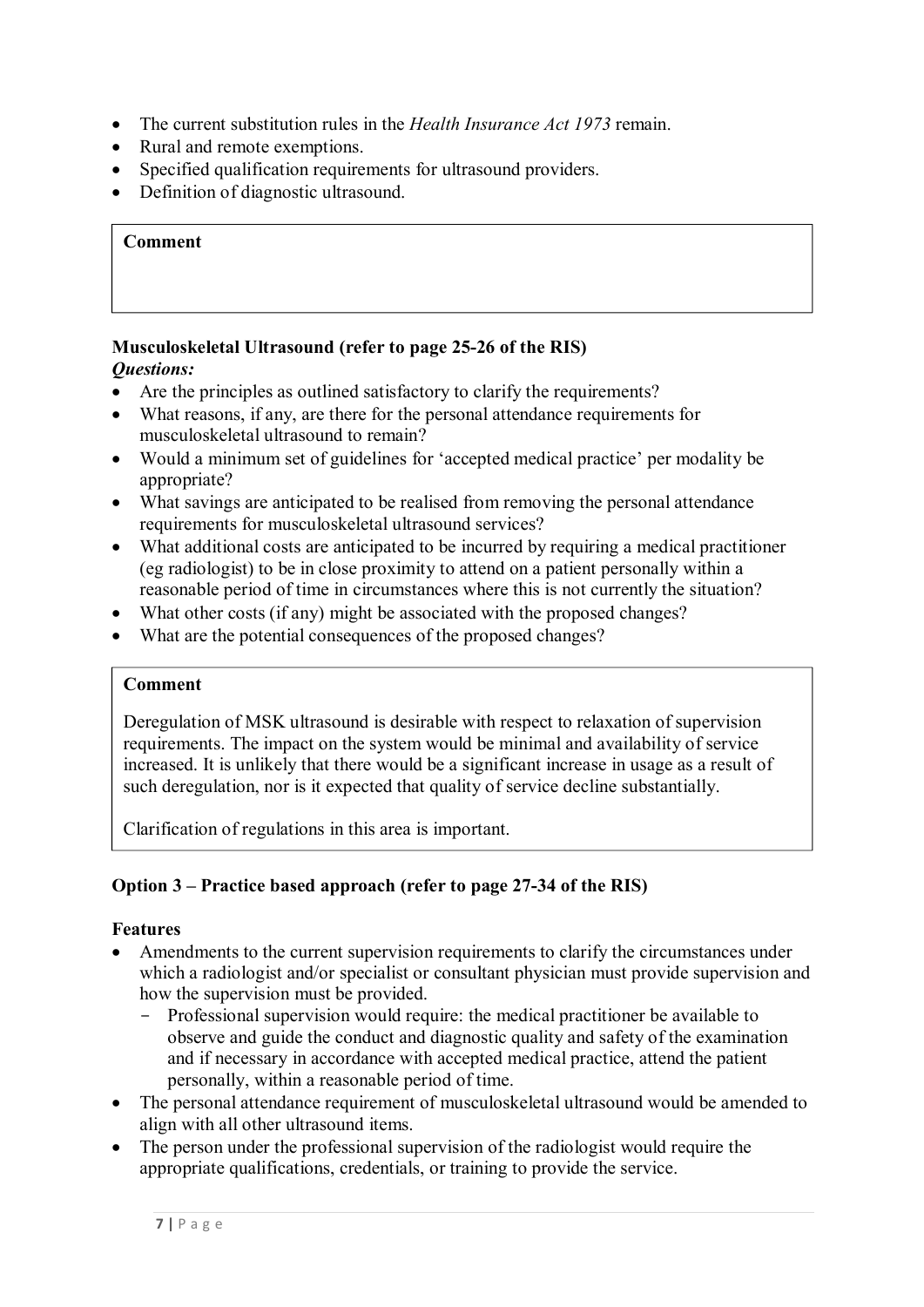- Computed Tomography services would only be able to be provided in a comprehensive practice, with the exception of CT of the coronary arteries (items 57360 and 57361).
- Supervision would be tailored to the type of diagnostic imaging practice.
- A comprehensive practice would require a radiologist to be available during agreed operating hours.
- Where a radiologist is on site during ordinary operating hours, the radiologist would be allowed to determine the supervision requirements for the practice and have the flexibility to implement and supervise efficient and effective processes.
- Where a radiologist is on site during ordinary operating hours, the radiologist would be allowed to substitute a requested service for a more appropriate service, without the need for consultation with the requester, if the substituted service has a lower MBS fee than the requested service.
- The current substitution rules in the *Health Insurance Act 1973* remain.
- Where a radiologist is NOT on site during ordinary operating hours, a radiologist must be on site for the performance of the following services:
	- o Mammography;
	- o The administration of contrast; and
	- o Image guided intervention procedures/surgical interventions.
- The reporting and supervising radiologist would not have to be the same person, but practices would be required to maintain records which indicate the name of all the radiologists involved in the service.
- Rural and remote exemptions.
- Specified qualification requirements for ultrasound providers.
- Definition of diagnostic ultrasound.

#### **Comment**

Ultrasound providers must be able to demonstrate that they possess appropriate credentials for safe and effective provision. To assist maintenance of quality and uniformity in reviewing service provision, a definition of diagnostic ultrasound should be adopted.

Equipment standards should be established and adherence to those standards monitored.

#### **A Comprehensive practice (refer to page 28-29 of the RIS)**  *Questions:*

- Are there any other types of practices which have not been identified?
- Are there comprehensive practices that do not currently have a radiologist onsite?
- What are the costs of employing a radiologist onsite during ordinary operating hours?
- What are the costs of non-comprehensive practices expanding to become comprehensive practices?
- Are there enough radiologist for this to occur? What are the barriers?
- Is there any role for standalone CT and, if so, how would current safety and quality concerns be addressed? What will be the impact of this change on providers and patients?
- What other costs (if any) might be associated with the proposed changes?
- What are the potential consequences of the proposed changes?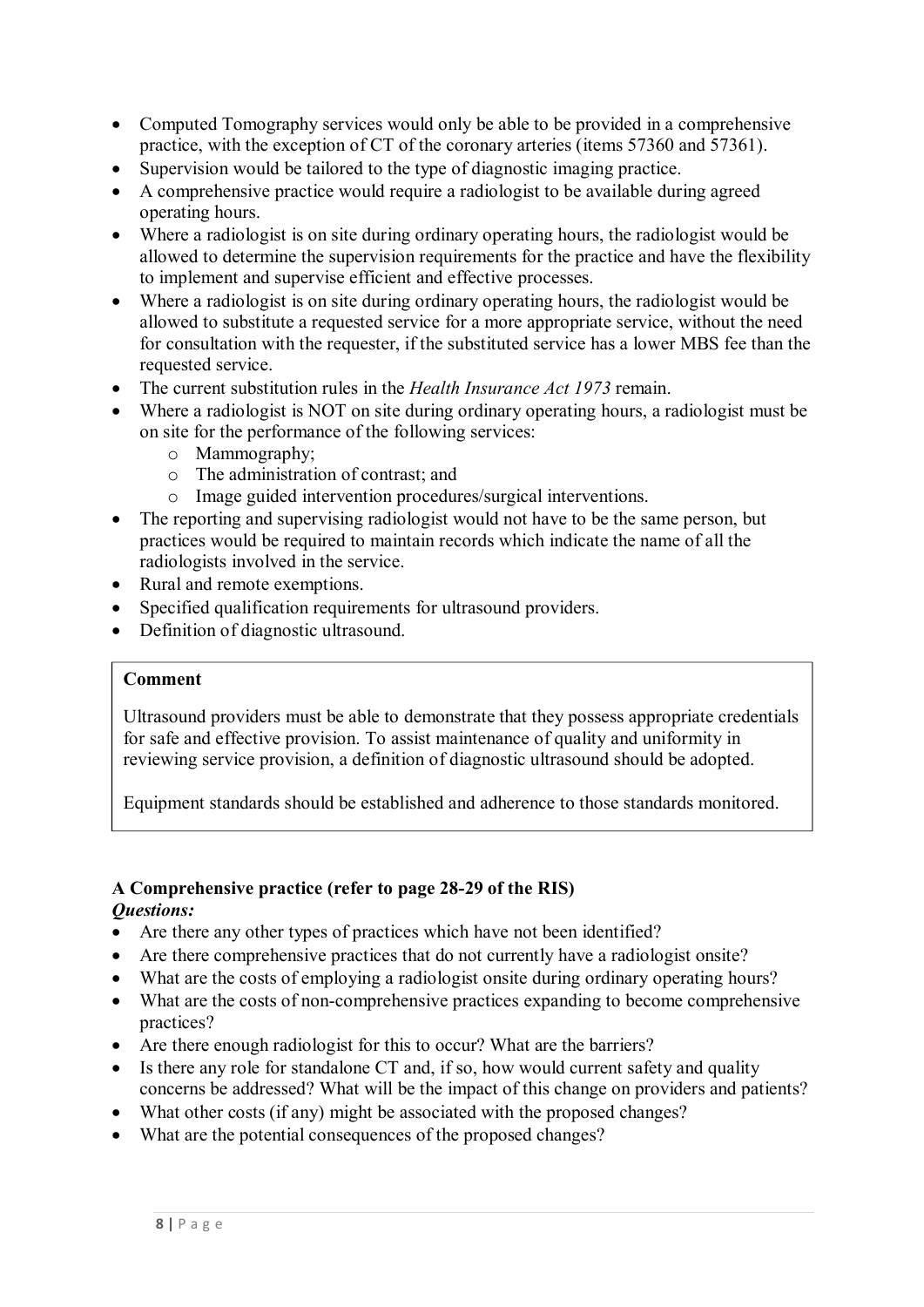#### **Comment**

#### **Non-radiologist specialist practice (refer to page 30-31 of the RIS)**  *Question*

Are there any other services currently performed by non-radiology specialists?

#### **Comment**

#### **ADDITIONAL ISSUES FOR CONSULTATION**

#### **1. Rural and remote exemptions (refer to page 31-32 of the RIS)**

The intention of having rural exemptions is to ensure patients have access to services without compromising on quality. However, current arrangements for rural exemptions vary for each of the modalities, creating confusion due to an inconsistent approach. The current approach is also difficult to administer.

#### *Questions*

- Does the current rule meet its goal of increasing access for patients without comprising on quality?
- Should exemptions be geographically/distance based rather than looking at population base and local availability of specialist services?
- Are there any other mechanisms that provide incentives for local services provision in rural Australia?
- What is the role of tele-radiology? Should it be the only service, or an adjunct the local service provision?
- Should the exemption not be available for certain types of services?

#### **Comment**

Rural and remote exemption should remain in place with minimal change. It is important to maintain diagnostic services in these areas recognising that the access benefit that such exemptions provide outweigh the potential loss of quality normally achievable.

Distance rules may be difficult to administer reliably but represent an appropriate means of defining remoteness.

#### **2. Implementing any changes and the relative role of regulation and the Diagnostic Imaging Accreditation Scheme (DIAS) (refer to page 33-34 of the RIS)**

The relative role of regulation and accreditation in enhancing the quality framework for MBS funded diagnostic imaging services will be determined following feedback received from stakeholders under this consultation process.